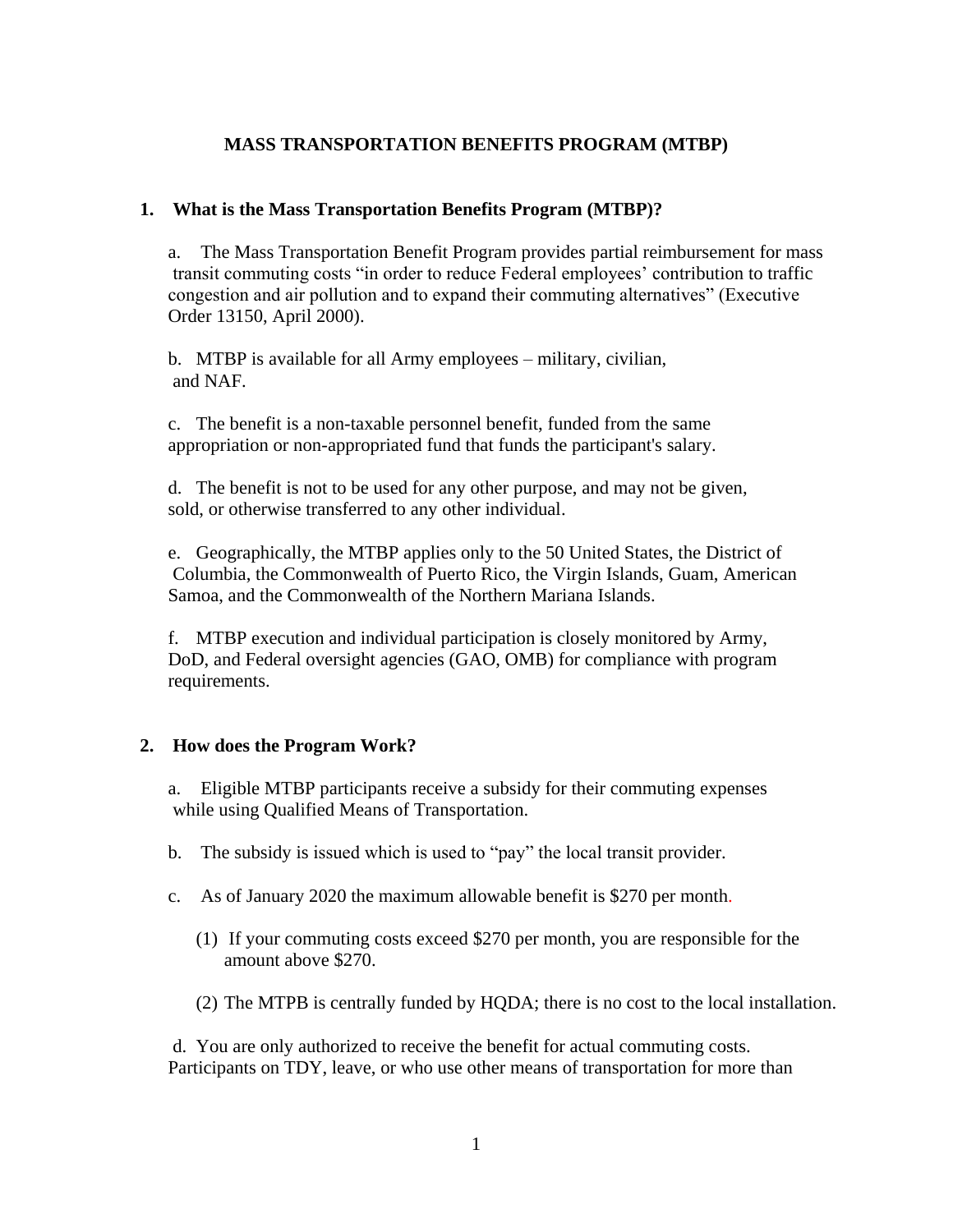50% of the month for which they receive benefits will be entitled to a prorated benefit amount based on their actual commuting expenses.



## **3. Who is eligible to participate?**

a. All Army Active Component (AC) military service members.

b. Army Reserve Component (RC) military service members (Army Reserve and Army National Guard) who are currently on active duty.

c. DoD/DA Federal civilian employees, including part-time federal employees and interns.

d. DA Non-Appropriated Fund (NAF) personnel employed by a duly constituted Army Non-Appropriated Funded Instrumentality (NAFI) under the control of the Secretary of the Army and organized under the provision of AR 215-1 (Military Morale, Welfare, And Recreation Programs And Non-Appropriated Fund Instrumentalities), (e.g., NAFI activities managed by the U.S. Army Family and Morale Welfare and Recreation Command).

# **4. Who is NOT eligible?**

a. Army RC service members who are drilling or training in an Inactive Duty for Training (IADT) status.

b. Contractors.

c. Service members and civilian employees on TDY, or who have been deployed.

d. NAF personnel whose salary is not funded by a duly constituted Army NAFI under the provisions of AR 215-1

e. Reserve Officer Training Corps (ROTC) students unless they are enlisted in a military branch and serving on active duty

f. Army military retirees and Army civilian employee retirees

g. Dependents.

#### **5. What are qualified means of transportation?**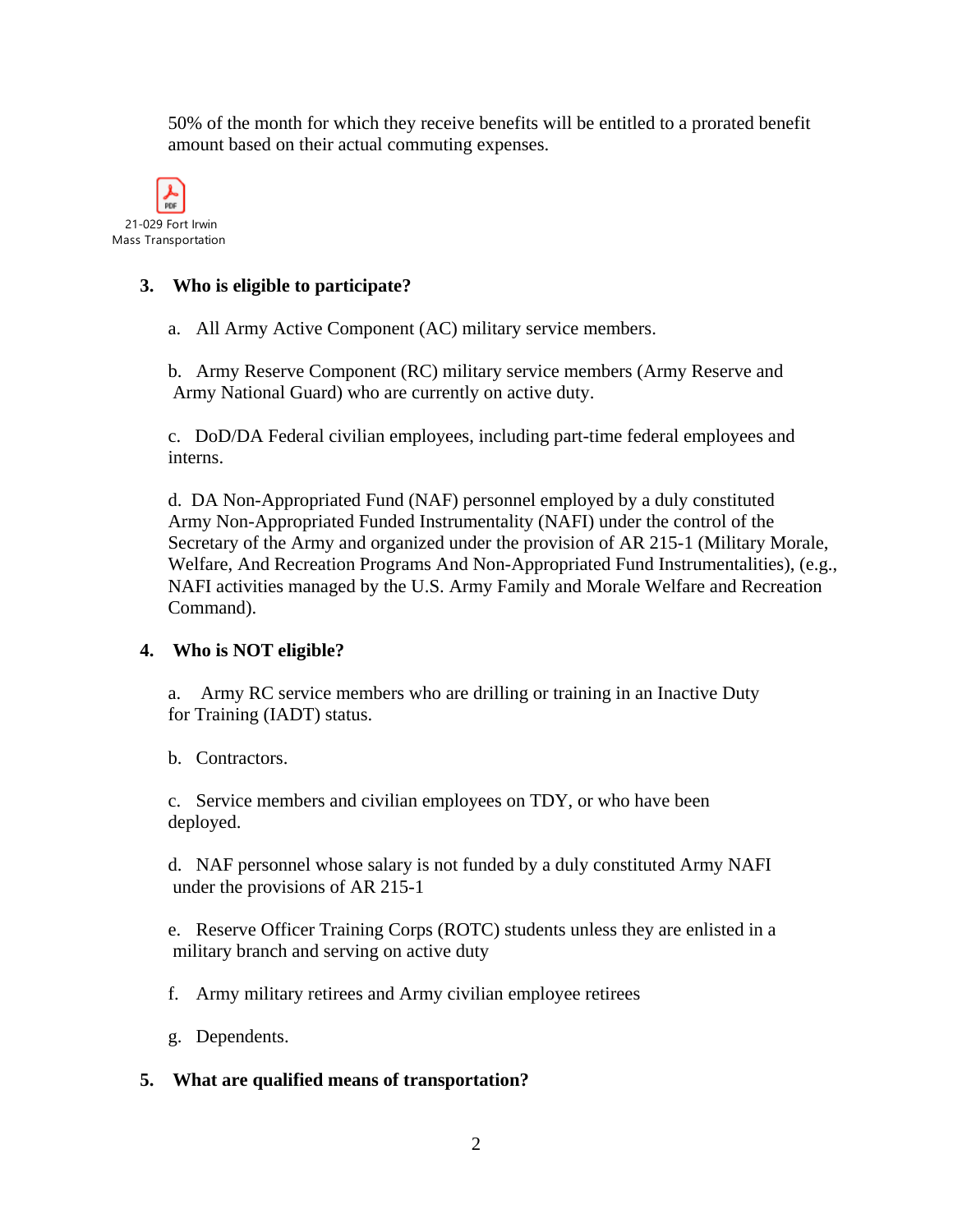a. Commuter Bus, Commuter Train, Subway / Light Rail

b. Van Pools (Van pools must adhere to the guidelines stated in Title 26, United States Code, Section 132(f) (attached).

c. Ferry.

## **6. What are NOT qualified means of transportation?**

a. Personally Owned Vehicles (POV), carpools, motorcycles, airplanes, bicyclists, and/or walkers, solely utilizing any of these methods of transportation

b. Ferries used as a means of shuttling POVs from one point to another where the completion of the journey to the duty station is completed in the POV.

# **7. How do I apply?**

a. Submit a completed and electronically signed "Mass Transportation Benefit Program Application" to your installation's MTBP Program POC for processing via email: [usarmy.irwin.forscom.mbx.g8-mtb-program@mail.mil.](mailto:usarmy.irwin.forscom.mbx.g8-mtb-program@mail.mil)

b. The approval process takes approximately 30 workdays, from application submission to receipt of funds. The monthly cut-off for application submission is the  $25<sup>th</sup>$ of the month (unless it is a weekend and then it is the workday prior) to be eligible for participation. For example, applications sent on 25 April will start receiving benefits effective for June.

d. Participants will receive a debit card that will automatically be loaded with funds to pay for their monthly transportation cost up to \$270. Funds for the next month are loaded on the  $10<sup>th</sup>$ . Funds unused by the  $4<sup>th</sup>$  of each month will be swept off the card. For example, funds to purchase June transportation are loaded on 10 May and must be used by 4 June.

# **8. Commuter Options:**

a. **Enterprise Vanpools**, Contact Joseph Grelock at 1-800-826-4967 or (562) 409- 5528, [www.vanpool.com,](http://www.vanpool.com/) [Joseph.Grelock@ehi.com](mailto:Joseph.Grelock@ehi.com)

b. **[Green Commuter](http://greencommuter.org/)** specializes in zero-emission all electric vehicles. Save the planet, save your day from a miserable commute and save your wallet. Email Green Commuter [vanpool@greencommuter.org](mailto:vanpool@greencommuter.org) and a representative will contact you.